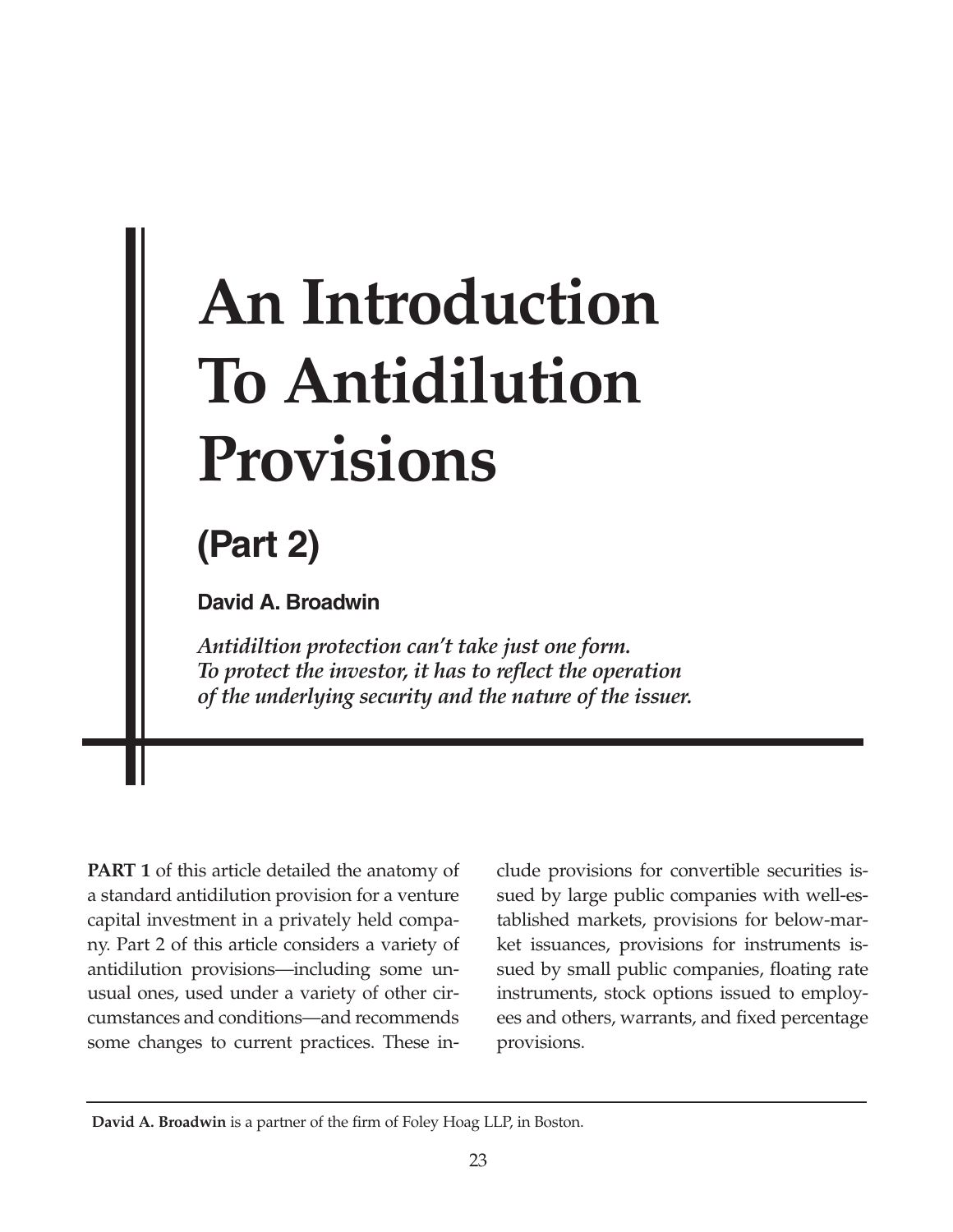In large company offerings, investors often rely on the duty of the directors to protect them against below-market issuances.

**LARGE PUBLIC COMPANIES** • When very large public companies with well-established and highly liquid markets issue convertible instruments, the antidilution protections for investors are often limited to events which affect the underlying common stock. These events include stock splits, dividends, and other distributions to the holders of common stock. These instruments typically contain provisions covering mergers and similar transactions. They do not usually provide any protection in the event of an issuance of additional shares of common stock to new investors (as opposed to existing stockholders) at below the exercise price; nor in the event of an issuance of additional shares of common stock to new investors (as opposed to existing stockholders) below market price.

# **Why Are The Provisions Usually So Limited In This Context?**

The theory behind these provisions is that there should be a unity of interest between the holder of the convertible security and the holders of common stock, and that the holder of the convertible security may rely on the fiduciary duty of the directors of the issuer for protection. Also, because these companies have very large very liquid markets for their equity that can absorb substantial activity, the holders of convertible securities can realize the in-the-money value of their securities fairly easily through conversions and sales or various hedging strategies. Furthermore, it is unlikely that these issuers would make significant issuances at substantial discounts to the market price of their shares. As a result, the risk of such an event is low. Finally, these are often very high-quality issuers with substantial bargaining power who do not have to make these kinds of concessions to sell their securities.

#### **Adjustments For Below-Market Issuances**

On occasion, convertible instruments issued by public companies provide antidilution adjustments for below-market issuances to new investors. This is not a common practice, and the provision is a bargained-for benefit that puts the holder of convertible stock in a somewhat better position than the holder of common stock. With respect to issuers of convertible instruments, there is a working assumption that the market price of their common stock reflects the fair value of the business (unlike the case of a privately held company in which the antidilution adjustment is used to ensure against improperly low valuations). Since investors tend to presume a reliable valuation for the issuer, the conversion rate can be assumed to have been set at a correct level reflecting the intent of the parties that the convertible instrument have a return relative to that of common stock, and the investor will accept the risk of movements in the stock price.

As noted above, in large company offerings, investors often rely on the duty of the directors to protect them against below-market issuances. However, while the directors do owe such duties to the holders of common stock, they do not owe a duty to protect the holders of convertible instruments. In the end, investors in these instruments must rely on their contractual rights.

# *Additional Issuances Of Common*

If a public company makes additional issuances of common stock at the market price at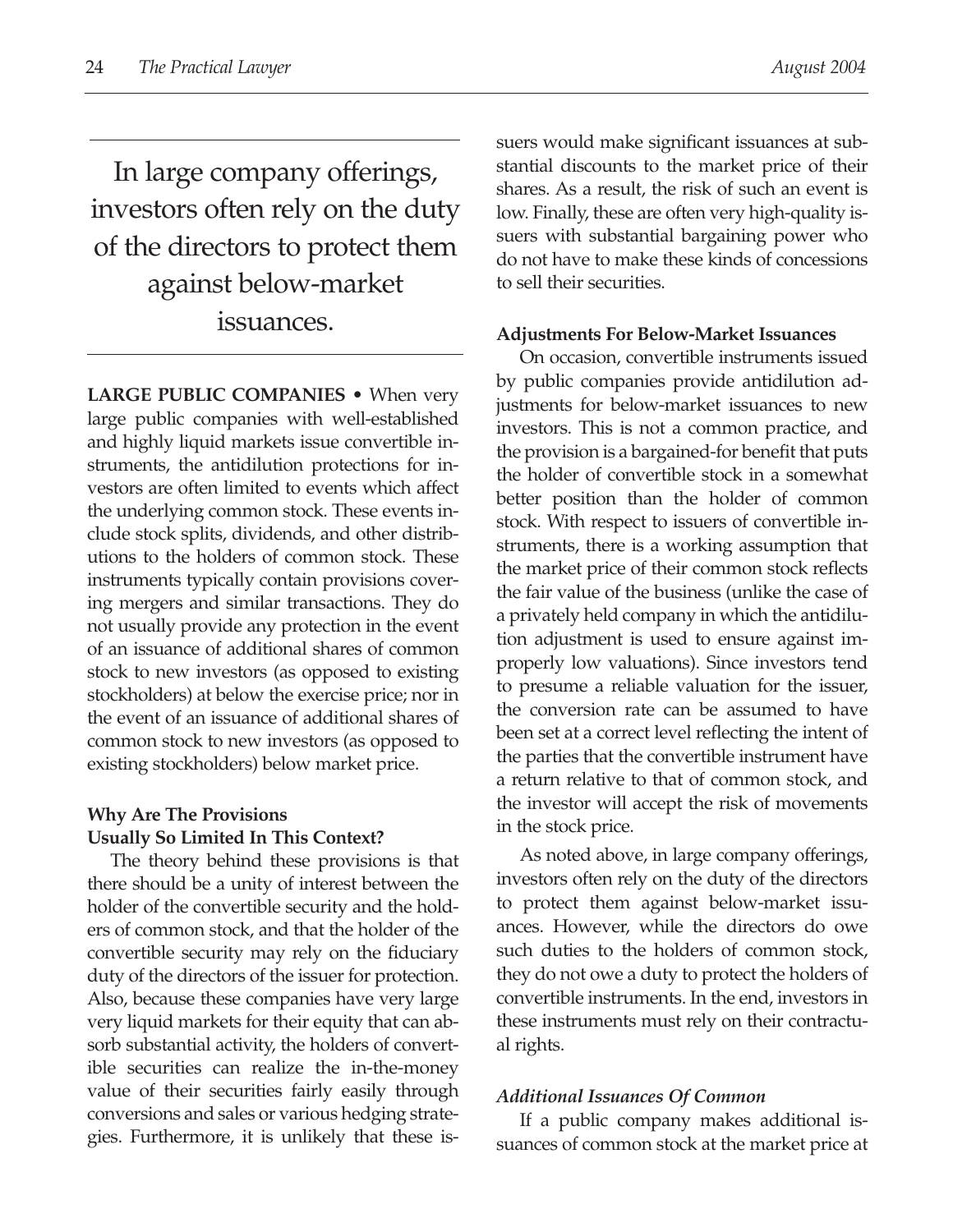the time of issuance there will be no dilution, even if the prevailing market price is below the conversion price. For example, assume that Easy Company has one million shares of common stock that trade at two dollars per share and 500,000 shares of preferred stock, for which the investor paid \$500,000, that convert on a one for one basis (at one dollar per share). The preferred stock is "in-the-money" to the extent of one dollar per share. If Easy Company then issues one million new shares of common stock for two dollars per share, the trading price should not be affected and the preferred stock will still be in-the-money to the extent of \$500,000. This analysis, of course, does not take into consideration other factors. For example, the additional equity might be seen by the investing public as strengthening the issuer's balance sheet and thereby improving the stock price, resulting in an accretive transaction, or it may be seen as an act of desperation leading to a decline in stock price.

# *What If The Issuance Is Below The Prevailing Market Price?*

If, however, there are additional issuances of common stock at prices below the then-prevailing market price, even if above the conversion price, there will be dilution to the investor. One way to think of this is that whoever acquires common stock for less than the market price receives securities worth more than what he or she paid for them. This additional value is, in effect, a transfer from the existing stockholders to the new stockholder.

Consider the following example, in which Easy Company issues common stock at a price that is below the prevailing market price but above the conversion price. Assume Easy Company's stock is trading at \$20 per share, there are 10 million shares of common stock outstanding, and there are 200,000 shares of convertible preferred stock outstanding which were originally sold at five dollars per share and which are convertible on a one-for-one basis (at five dollars per share). In this example, the preferred stock is worth \$4 million (because it converts into 200,000 shares each with a value of \$20).

Now assume that Easy Company issues another one million shares of preferred stock for \$10 per share (\$10 million) and that these shares are convertible at \$10 a share. Immediately prior to the offering, Easy Company has a market value of \$204 million and has 10,200,000 common shares and common share equivalents outstanding. To this it adds one million shares of preferred stock (one million shares of common stock equivalents). Thus, Easy Company has 11,200,000 shares outstanding on a fully diluted basis. These shares have a value of 204 million plus \$10 million acquired as offering proceeds or \$214,000,000 which yields a per share value of \$19.11 (214 million divided by 11,200,000). Assuming that the market price reflects this valuation and that there are no effects on the market attributable to the offering (such as a decrease in value due the perceived weakness of a below market financing or an increase in value due to a stronger balance sheet), the offering has diluted the existing preferred stockholders to the extent of 89 cents per share.

# *Formula For Issuances Below-Market Price*

To adjust for this type of dilution investors provide for an adjustment to the conversion price based on the following formula:

$$
New C = Old C \quad x \frac{O + P/M}{CSD O}
$$

In this formula "New C" is the new conversion price; "Old C" is the old conversion price; "M" is the market price on the measurement date; "O" is the number of shares outstanding or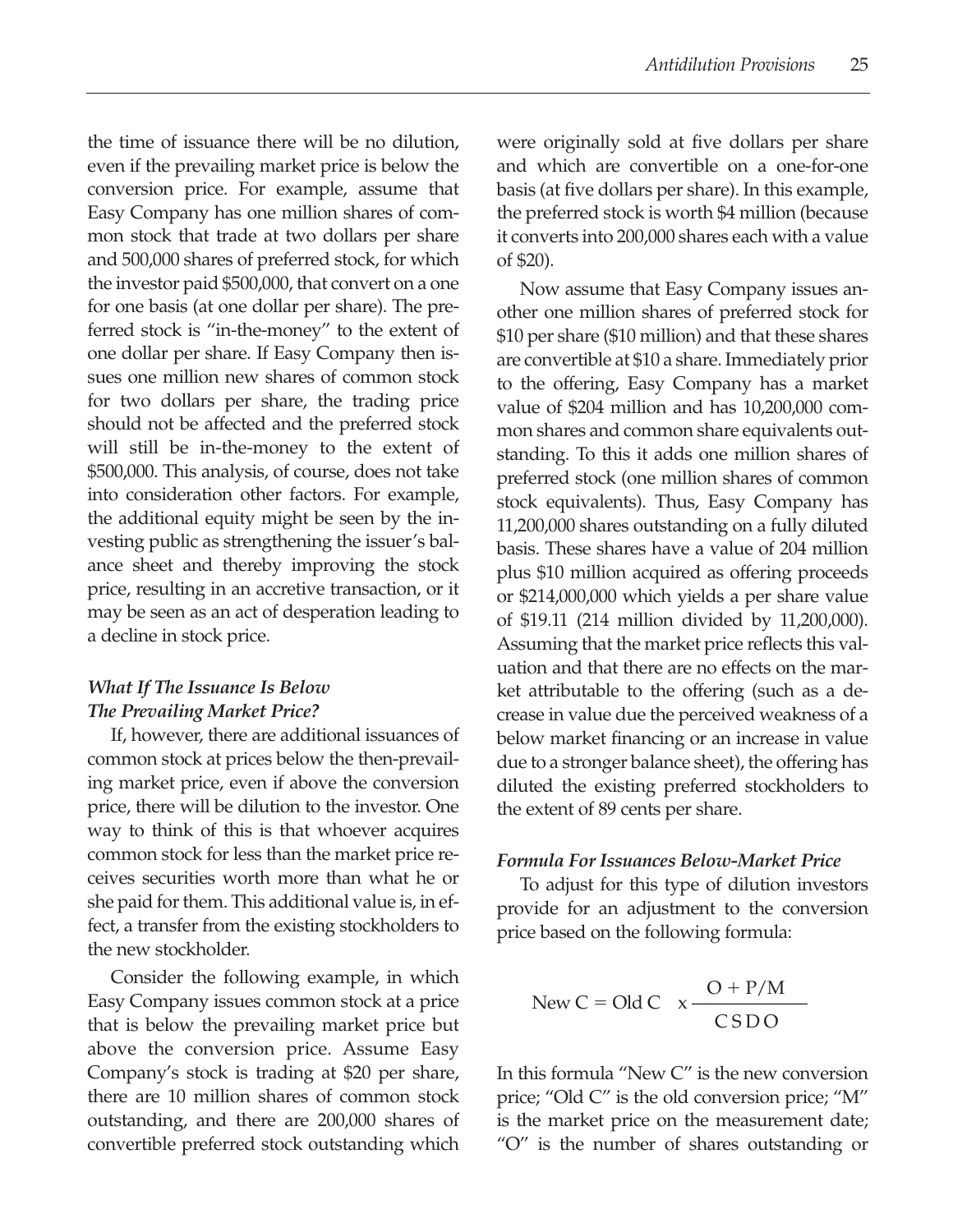Owing to the way PIPE transactions work, antidilution protection makes a lot of sense.

deemed outstanding before the issuance; "P" is the aggregate consideration received by the issuer in the issuance; and "CSDO" is the number of shares outstanding or deemed outstanding after the issuance.

If we apply this formula to Easy Company's issuance of one million shares of new preferred stock at \$10 per share, the conversion price of the old preferred stock would be reduced to \$4.78 per share (from five dollars).

With a new conversion price of \$4.78, 200,000 shares of old preferred stock convert into 209,346 shares of common stock worth approximately \$4 million, assuming that after the financing the common stock trades at \$19.11. As a result, the investor has retained the financial value of his investment, and all the dilution is experienced by the holders of common stock.

**SMALL PUBLIC COMPANIES •** The argument against antidilution protection for belowmarket issuances (other than to existing stockholders) for public companies, is that these situations are not likely to arise as a practical matter and may be left to the protection of basic corporate law and the law governing the duties of directors. Stanley A. Kaplan, *Piercing the Corporate Boilerplate: Anti-Dilution Clauses in Convertible Securities,* 33 U. Chi. L. Rev. 1, 21 (1965). But this was before the advent of private investment in public equity ("PIPE") transactions. In recent years PIPEs have become very popular. According to one author, between 1995 and 2003, PIPEs accounted for more than \$74 billion of investments. Leib M. Lerner, *Disclosing Toxic* *PIPEs: Why the SEC Can and Should Expand the Reporting Requirements Surrounding Private Investments in Public Equities,* 58 Bus. Law. 655 (2003).

# **How PIPEs Work**

Owing to the way PIPE transactions work, antidilution protection makes a lot of sense. In these transactions, common stock or convertible securities are privately placed with investors and then a resale is registered with the Securities Exchange Commission so the shares may be publicly resold by the investor. In most of these transactions, the initial private placement is sold at a discount to the prevailing market price. Often the most heavily negotiated part of the transaction is the amount of the discount, and the result is often based on the level of risk associated with the issuer and the market for its securities. The stronger the issuer; the smaller the discount. Investors in PIPEs, particularly those that make investments in smaller less liquid issuers, expect to be able to capture the profit inherent in the discount at which the securities were sold to them as well as to benefit on the upside should the price of the issuer's equity rise. As a result of the popularity of PIPEs, investors should anticipate that there is some probability that issuer will sell additional shares of common stock or securities convertible into common stock to third parties at below-market prices. This is especially true of smaller public companies with thin trading markets.

# **Mixed Character of Small Public Companies**

Small public companies with thin trading markets have some of the characteristics of private companies and some of the characteristics of large public companies. Because their trading markets are thin, investors cannot capture the "in-the-money" value of convertible securities by converting and selling the underlying shares because even moderate sales pressure is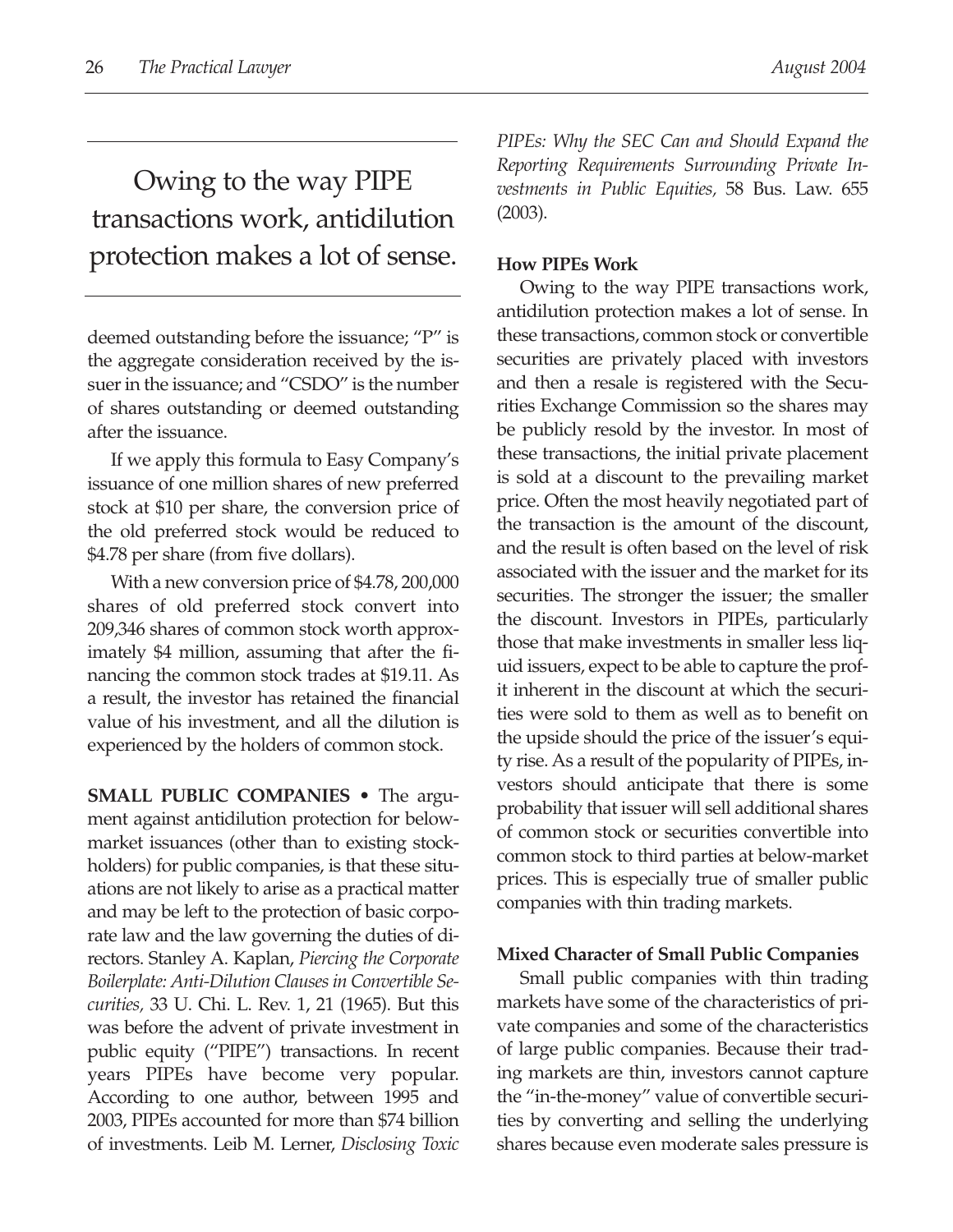likely to depress the share price of these stocks. However, at any given time, investors probably can sell some stock and over time they may be able to sell a lot of stock. Similarly, share prices for these types of stock usually exhibit high levels of volatility, and as a result, issuers and investors may feel that the public market is not providing a fair valuation for the issuer. Finally, these issuers tend to have less bargaining power than larger issuers. Experience indicates that most of the convertible securities issued by these companies have private company type antidilution provisions. However, to the extent that concerns about valuation and liquidity form the theoretical basis for antidilution provisions, the mixed character of small, thinly traded public companies calls into question whether antidilution protection against below exercise price issuances or below-market price issuances is most appropriate. This concern may be amplified by the possibility of a belowmarket issuance.

# *The Continuum*

One way to analyze the problem is to think of small public companies as occupying a space on a continuum between private and truly public companies. Depending on how close to which end of the spectrum a particular company falls, one would choose one or another antidilution provision. This approach, however, begs the question of what to do with issuers that fall in the middle.

# *What Is The Nature Of The Risk?*

Another way to analyze these risks is not to think of them as two ends of a single continuum, but as different risks requiring different adjustments. As noted above, in the private company case the risk being guarded against is the risk of an inaccurate valuation. While in the case of a private company, a below-market issuance is clearly possible, the mechanisms needed to identify such an issuance and quantify it so that an antidilution formula could be applied are too cumbersome and the judgments too subjective to make such adjustments practical for private companies. Also as noted above, in the case of a large, liquid public stock for which there is an efficient market, the risk of inaccurate valuation is low, as is the need to protect the investor from an issuer which sells its equity to third parties below its market value.

# *Adjustment On The Below-Market Basis*

Both of these risks, valuation risk and the risk of lower-than-market issuances, are present in smaller, less-liquid public companies, and investors in these companies should want to protect themselves against both risks. Following this reasoning, in the case of an issuance that is below the market price but above the exercise price of a convertible security, the investor should bargain for an antidilution adjustment on the below-market basis. Without an appropriate adjustment, such an issuance would certainly run counter to the expectation of the investor who, presumably, bargained for the benefit of the discount at the time of the transaction. In the case of an issuance that is below the exercise price of a convertible but above the market price, the investor should bargain for an antidilution adjustment on the traditional weightedaverage basis. Since such an issuance would tend to imply that the original valuation was too high and since it would increase the total float (the number of shares outstanding) and thereby tend to depress share price (particularly in thinly traded stocks), either because it actually puts shares into the market or because it creates overhang, without an adjustment such an issuance would also run counter to an investor's expectations. In the case of an issuance that is below both the exercise price and the market price, the investor should bargain for the greater of the two traditional adjustments.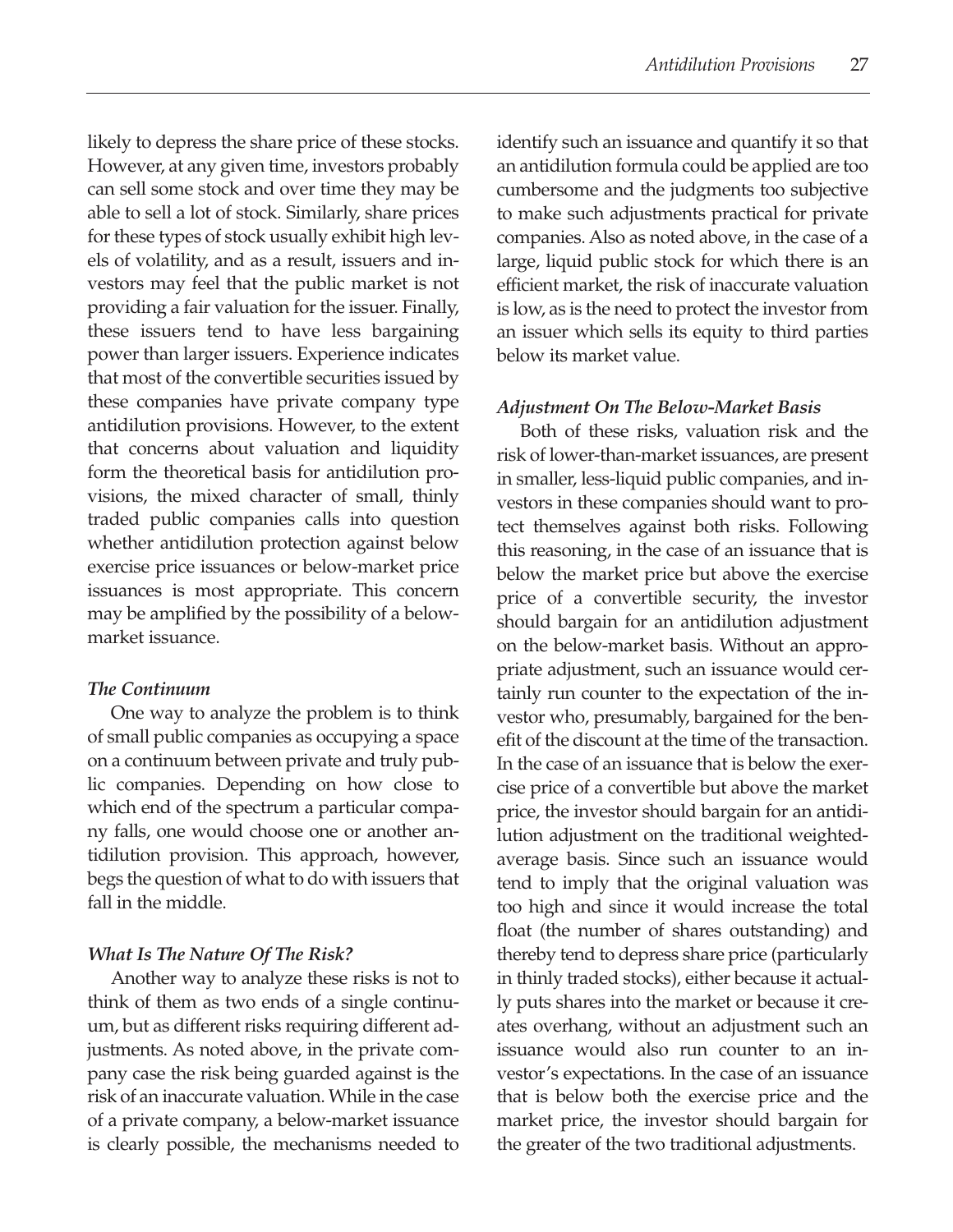**ADJUSTMENT FOR FLOATING RATE IN-STRUMENTS** • Over the past several years, public company issuers that are in financial difficulty or that have difficulty obtaining needed financing for other reasons have issued securities that convert into publicly traded common stock at a floating rate, that is at a percentage discount to the market price on the day of conversion. These securities are issued in PIPEs transactions and are sometimes referred to as "future priced," "death spiral," or "toxic" securities. This type of conversion feature ensures that the holder can convert at any time and realize a gain equal to the discount. For example, if the investor holds a note that converts at a 20 percent discount to the market price and the market price is one dollar the holder can acquire a share of common stock for 80 cents and simultaneously sell it for one dollar thus realizing a 20 cent gain or a 25 percent return on his 80 cent investment. Floating rate conversion features insulate the investor from much of the risk of movements in the price of the underlying common stock. The wisdom of such transactions is easy to question since they tend to have a dramatic and adverse effect on the issuer's stock price. (The issuance of future-priced securities implicates various securities rules and regulations as well as various exchange and NAS-DAQ requirements.) Nevertheless, many transactions have been done using a floating rate conversion or other structures to achieve the same result. These types of financings are often the only ones available to small public companies that are in serious financial difficulty.

#### **Do Other Events Matter?**

Investors in the floating rate transactions should be completely indifferent to dividends, stock splits, and other events which cause adjustments of a purely algebraic nature. Similarly, they should be completely indifferent to other issuances whether or not the price is above or below the then-applicable conversion price or market price. However, to the extent that any of these events affects the liquidity and activity of the market for the underlying common stock, these investors care a great deal. This concern is typically addressed through covenants restricting the issuer's activities.

#### *Stock Splits*

Take the example of a stock split. Easy Company has 10 million shares outstanding, the stock is trading at one dollar per share, and Easy Company has issued one million shares of a floating rate preferred stock that converts at 80 percent of the market price for the common stock. Assuming the market price of one dollar remains stable and all the preferred stock is converted and the underlying common sold at one dollar per share, the investor would realize \$1,250,000 in revenue—or a \$250,000 (25 percent) profit—as a \$1 million investment.

Assume now that, after the floating rate preferred stock is sold, and before any shares are converted, Easy Company effects a 2-for-1 split. Easy Company now has 20 million shares outstanding with a per share price of 50 cents. The investor then converts the entire \$1 million of preferred stock at 80 percent of the market price (40 cents) and receives 2,500,000 shares of common stock which she then sells at 50 cents per share. The investor receives proceeds of \$1,250,000. The same logic applies to share dividends, consolidations, and issuances of additional shares of common stock. So long as the issuer's activity does not have an adverse effect on the liquidity of the market for the issuer's common stock, investors in these instruments are indifferent to the per-share price of stock.

#### *The "Death Spiral" Problem*

The primary objection to these instruments is that as shares are converted and the underlying common stock is sold into the market, volume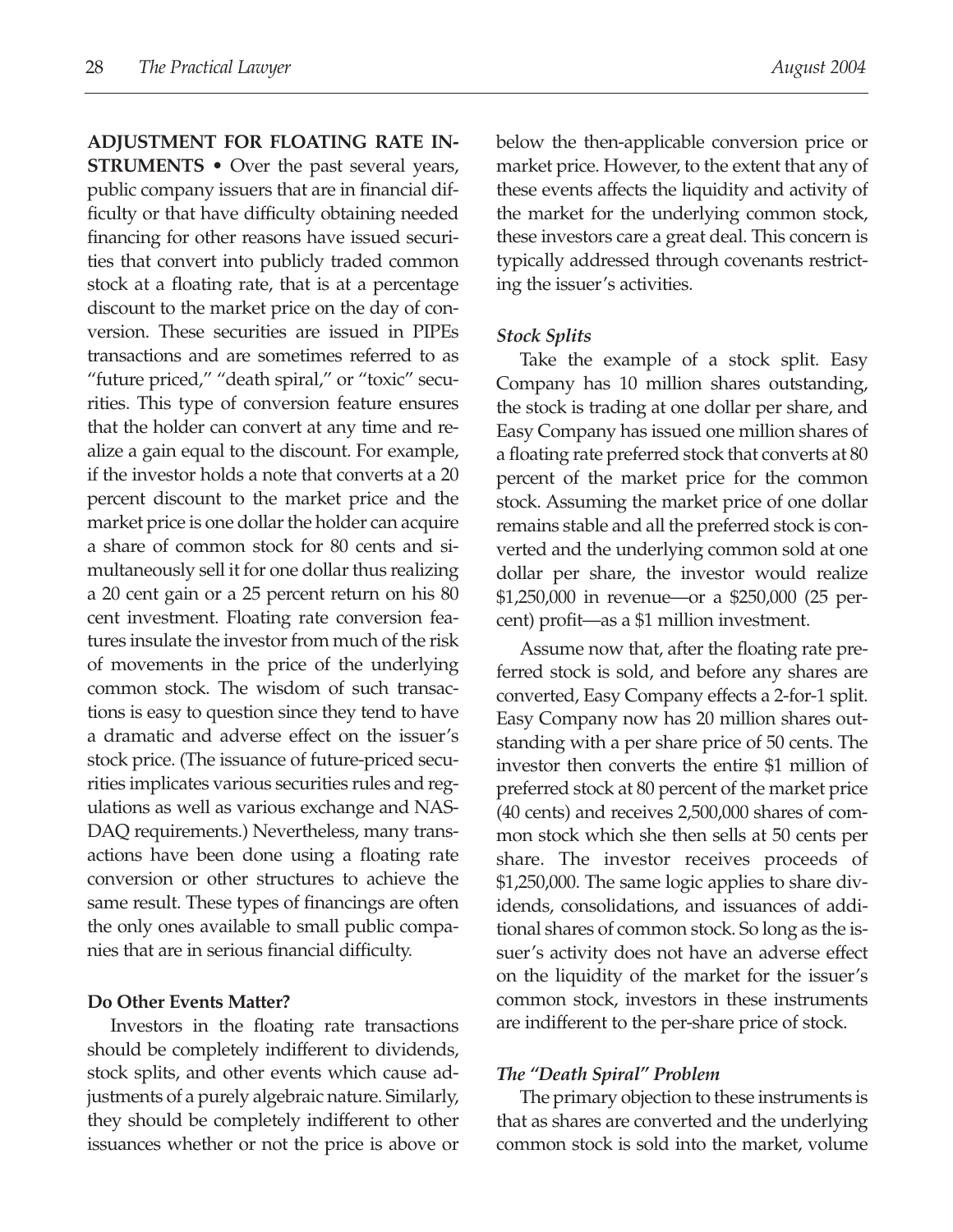increases and this increase drives the per share price down with the effect that ever increasing amounts of common stock are being issued upon conversions and are being sold in the market. This activity inevitably produces a downward spiral in price—going to pennies—hence the term "death spiral" used to describe these securities. Issuers often attempt to control this effect by negotiating floors to the conversion price; that is, they try to fix a minimum rate for conversion. These features permit the conversion rate to float until it reaches some minimum number. Clearly, a minimum rate could be affected by a split or similar issuance. For example, if Easy Company negotiated a conversion floor of 50 cents and then effected the two-forone split described above, the investor would not be able to convert at 40 cents and could not make his 25 percent no-risk return. For this reason, in transactions with floors and related mechanisms, adjustments for splits, dividends and other algebraic type adjustments should be made to the floor price.

# **Adjustment To The Floor**

Similarly, below-market issuances of additional shares of common stock should produce downward pressure of the stock price. For this reason, adjustments for below-market issuances should be applied to such floors. Keep in mind that any issuance below the conversion price of such securities is, by definition, below market price, but the adjustment must be made for the below-market feature of the issuance because the floor needs to be adjusted for the effect on the market for the common stock rather than to be adjusted for an erroneous valuation (as in the case of a typical venture capital preferred stock). Finally, if the issuer is able to negotiate a floor, the investor is likely to ask for, and obtain, a ceiling on the conversion price. A ceiling, of course, provides the investor with greater upside if the stock price rises because the conversion rate stops rising with the stock. For example, if Easy Company negotiates a ceiling of \$1.50 to go with a floor of 50 cents, and the common stock rises to three dollars per share, then the investor will be able to convert her one million shares of preferred stock into 666,667 shares of common stock. The investor can then sell the common stock for \$2 million and realize a 100 percent return. To preserve these economics, the ceiling must be adjusted for the same events as the floor.

# **Structural Changes**

Floating rate instruments also require the typical adjustments for structural changes such as mergers, sales of assets, reclassifications and the like, if the result of such a change is that the common stock of the issuer is transformed into something else—say the common stock of another issuer. For example, if Easy Company merges with Fox Company, and the common stock of Easy Company is exchanged for common stock of Fox Company, then the preferred stock of Easy Company must become exercisable for the common stock of Fox Company.

One more example is a spin-off. If Easy Company has a subsidiary, Fox Company, and Easy Company distributes the shares of Fox Company to the shareholders of Easy Company and does nothing else, it might cause a decline in the shares and price of Easy Company common stock because some amount of value has been moved out of the company. When there is a floor or a ceiling, theory suggests that a before and after type adjustment should be made. However, this could become extremely complex in practice. For example, if Fox Company were to be privately held or if no market for its shares developed, the investor would not want part of his return to be locked up. Typically, the antidilution provisions of floating rate instruments do not address such an event. Investors' counsel often argue that before and after adjust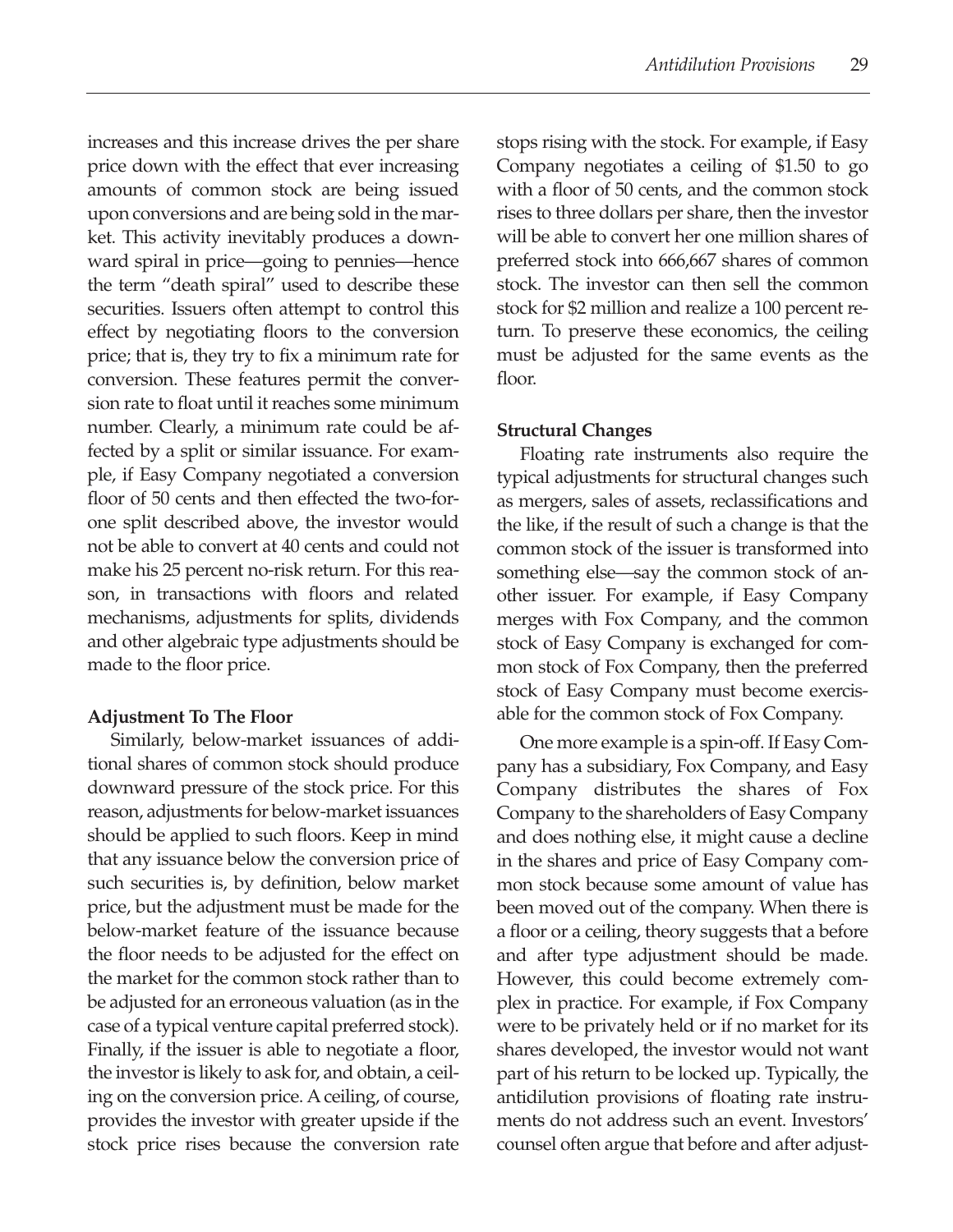ment be made for any event which transforms the common stock such as mergers and reclassifications and that an algebraic adjustment be provided for when:

- There is a floor or a ceiling; and
- Assets are moved away from the issuer but the common stock is unchanged.

In this case the floor or the ceiling should be multiplied by a fraction the numerator of which is the share price immediately after the event and the denominator of which is the share price immediately before the public announcement of the event.

**STOCK OPTIONS •** Stock options are frequently granted to directors, officers, and employees as part of an overall compensation package. Options are, of course, rights to acquire common stock at a set price. The value of these rights, like those of warrant holders and preferred stockholders, can be affected, for better or worse, by changes in the capitalization of the issuer.

#### **Limited Antidilution Protection**

However, the antidilution protection offered to an option holder is typically limited to events such as dividends, splits, and other events for which algebraic adjustments can be made. The optionee specifically does not get adjustments in the option exercise price or number of options for future issuances of additional shares of common stock, whether or not the issuances are below the option exercise price or below the market price. The reason for this omission is that options are intended to align the motivations of the employee with the interests of the holders of common stock. Thus, the reasoning goes, if the holders of common stock suffer dilution, so should the holders of options.

#### *Similar Limits For Structural Changes*

Asimilar thought process underlies the treatment of structural changes such as mergers and sales of assets. In these cases, provision is often made so that outstanding options become exercisable for whatever stock or other assets the holder would have received had the holder exercised her options in time to participate in the transaction as a common stockholder. In addition to this protection, option plans often provide that the board of directors of the issuer may, in its discretion, cancel any unexercised options as of the effective date of a merger or similar transaction. This cancellation provision is generally included in option plans because issuers believe that a large overhang of options will be an impediment to a sale of the business, so the right to fix that problem unilaterally is put in place.

**WARRANTS** • Warrants need special mention because in the case of splits and other algebraic adjustments, warrants require two adjustments, one to the exercise price and another to the number of shares subject to the warrant. For example, assume Easy Company has one million shares of common stock outstanding and has issued warrants to purchase one million shares of common stock at one dollar per share. In this situation, the warrant holder can purchase 50 percent of Easy Company for \$1 million by exercising his or her warrant. If Easy Company splits its stock twofor-one and no adjustment is made to the warrant, then the warrant holder will only be able to buy one-third of the company for \$1 million. If only the exercise price of the Warrant is adjusted (by dividing it in half in accordance with the formula described above for convertible preferred stock), then the warrant holder will be able to buy one-third of the company for \$500,000. While the price per share is correct, the value of the warrant has been eroded because the warrant holder cannot buy up to half of the compa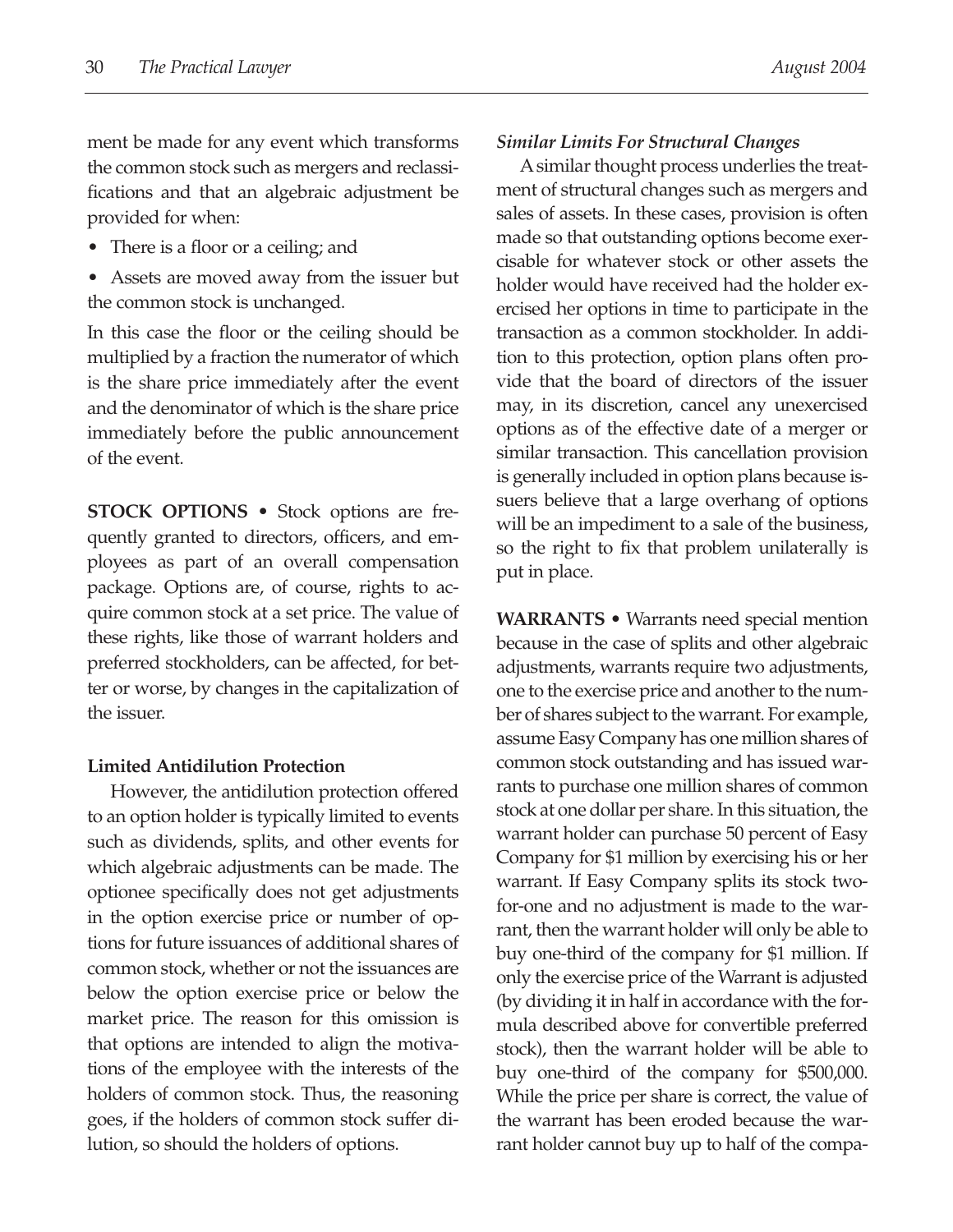ny. For this reason, the number of shares subject to the Warrant must be increased so that the warrant holder may spend as much money as she would have been able to prior to any adjustment. Thus, with an exercise price of 50 cents and a number of shares that can be acquired of two million, the warrant holder may acquire half of Easy Company for \$1 million.

**FIXED PERCENTAGE ANTIDILUTION**

**PROTECTION •** Very rarely, but sometimes, investors and consultants ask for and obtain the right to convert into a fixed percentage of an issuer's equity. For example, Easy Company might sell a preferred stock that converts into 20 percent of the equity of Easy Company on a fully diluted basis or issue a warrant to purchase one percent of its stock, without regard to what changes might take place in Easy Company's capitalization. Sometimes these types of arrangements are just the result of a misunderstanding on the part of an unsophisticated issuer—sometimes not. This arrangement is obviously very favorable to the investor but has some draconian negative effects on the issuer. Perhaps the most difficult aspect of such an instrument is that 20 percent of all future activity accrues to the investor—without regard to valuation. For example, if Easy Company has one million shares of common stock outstanding and issues a preferred stock convertible into 20 percent of the equity of Easy Company, the company's capitalization (on a fully diluted basis) would consist of 1,250,000 shares of common stock (250,000 of which represent the shares to be issued on conversion of the preferred stock). Assume that Easy Company then issues another 1,250,000 shares of common stock for one dollar per share. In that case, it appears that the new investor may want to buy one half of the equity of Easy Company.

However, after taking into account the fixed percentage conversion feature of the preferred stock, Easy Company's capitalization would be as follows: 2,812,500 shares of common stock (on a fully diluted basis) of which one million would be held by the original common stock holders, 1,250,000 would be held by the new investors and 562,500 would be held by the preferred stock investor. In this example, the entire value of Easy Company is \$2,500,000 (the valuation at which the new investor bought in). However, of this \$2,500,000, \$500,000 is allocable to the preferred stock and the rest is allocable to the common stock. Since the new investor paid \$1,250,000, the new investor would own approximately 55 percent of the value allocable to the common stock i.e., \$1 million—not \$1,250,000. In effect it cost the investor an additional 20 percent to invest in Easy Company. This situation would, of course, never arise because no one would invest on these terms. Instead, the new investor would negotiate to have the entire burden fall on the holders of common stock.

**CONCLUSION •** One effect of the bursting of the investment bubble of the late 1990s and the advent of many so-called down round financings for privately held venture financed companies as well as the rapid decline of many publicly traded stocks and the dramatic emergence of the PIPEs market has been to cause lawyers and clients to take a careful look at the antidilution provisions of many different instruments and discover that in some instances they did not operate as expected. In some cases they provide huge benefits, in others just professional embarrassment. Even as valuations start to rise again in the public and private equity markets, these provisions should not be overlooked.